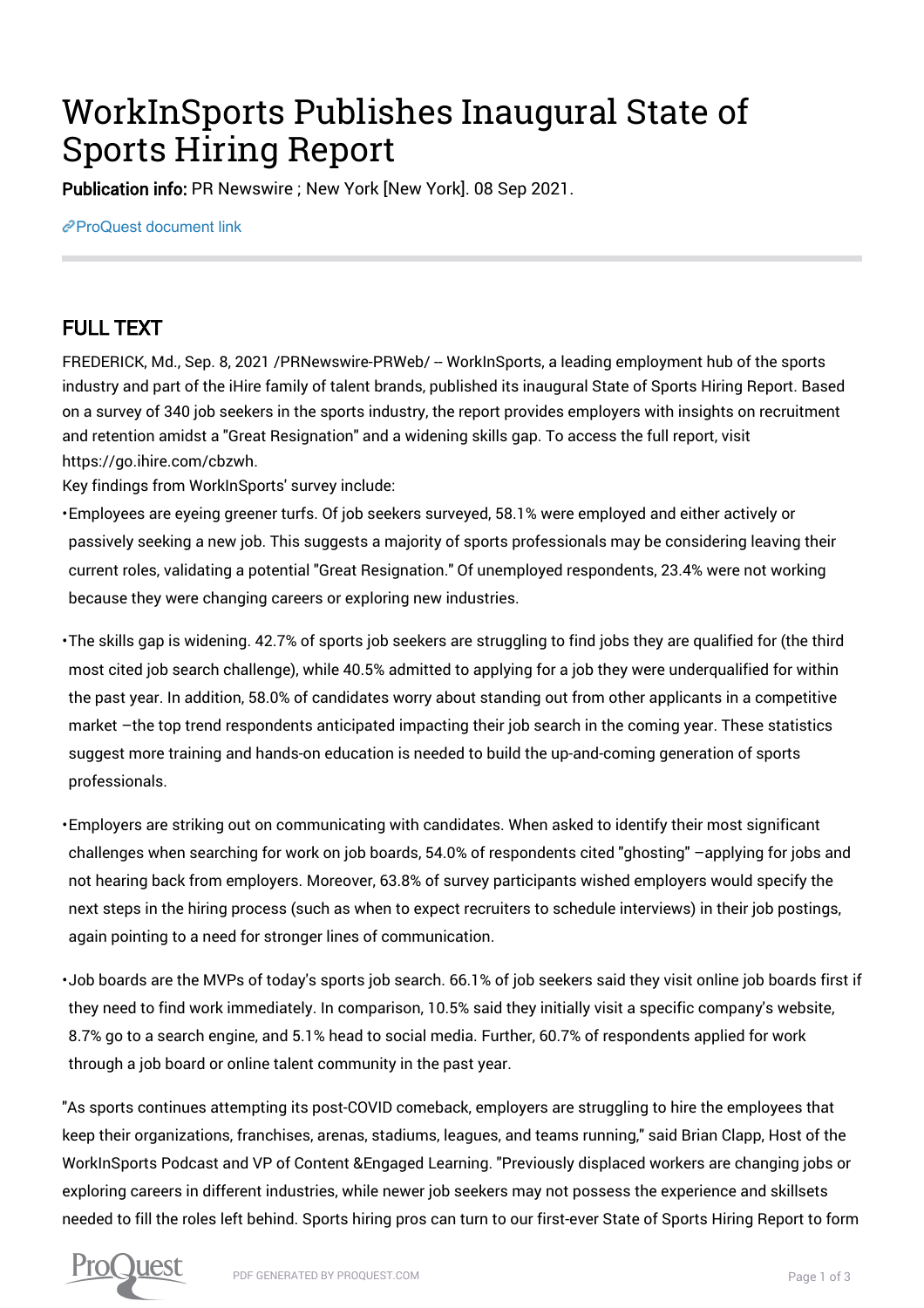a better game plan for recruiting and retaining talent in the coming months."

To access WorkInSports' 2021 State of Sports Hiring Report, visit https://go.ihire.com/cbzwh.

Survey Methodology

340 job seekers in the sports industry responded to WorkInSports' survey in June and July of 2021. The survey was conducted as part of parent brand iHire's 2021 State of Online Recruiting Report. Respondents came from iHire and WorkInSports' job seeker database. All decimal points are rounded to the nearest tenth. For many questions, multiple answers could be selected so percentages add up to a sum greater than 100%. In some instances, survey questions were skipped by an individual respondent.

About WorkInSports

Since 2000, WorkInSports has been widely recognized as the #1 source for jobs in the sports industry. With over 8,000 sports employers nationwide actively posting their latest openings, WorkInSports has helped thousands of job seekers follow their passion and discover their dream career in sports –while providing them with resumematching technology, a sport management degree directory, and valuable career advice articles and podcasts. Visit https://www.WorkInSports.com for more information.

About iHire

iHire is a leading career-oriented platform that powers a family of 57 industry-focused talent networks, including WorkInSports, iHireVeterinary, iHireDental, iHireConstruction, and iHireChefs. For more than 20 years, iHire has combined advanced job matching technology with our expertise in the talent acquisition space to connect job seekers with employers in their desired sector. With an industry-specific, candidate-centric, and data-driven approach to recruitment, iHire helps candidates find meaningful work, and employers find unique, high-quality talent –faster, easier, and more effectively than a general job board. Visit https://www.iHire.com for more information.

## Media Contact

Kristina Kelly, WorkInSports, +1 (877) 798-4854 Ext: 353, kristina.kelly@ihire.com SOURCE WorkInSports CREDIT: WorkInSports

## DETAILS

| Subject:                       | Resignations; Hiring; Careers; Employers; Candidates; Employment |
|--------------------------------|------------------------------------------------------------------|
| <b>Business indexing term:</b> | <b>Subject: Resignations Hiring Careers Employers Employment</b> |
| <b>Publication title:</b>      | PR Newswire; New York                                            |
| <b>Publication year:</b>       | 2021                                                             |
| <b>Publication date:</b>       | Sep 8, 2021                                                      |
| Dateline:                      | FREDERICK, Md., Sep. 8, 2021                                     |
| <b>Publisher:</b>              | PR Newswire Association LLC                                      |
| Place of publication:          | New York                                                         |